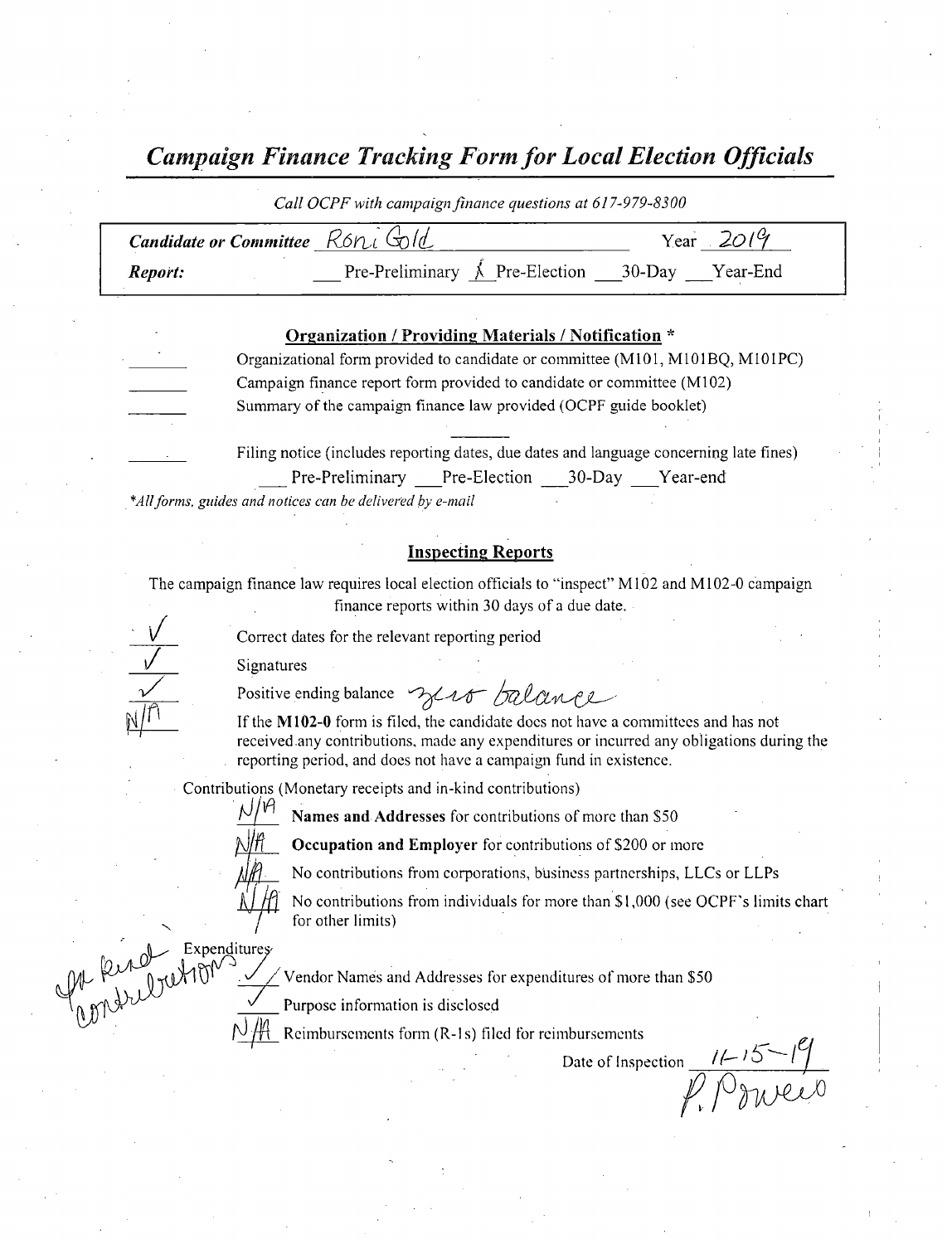| Commonwealth<br>of Massachusetts                                                                                                                                                                                                                                                                                                                                                                                                                                                                                                                                                                                                                                                                                                                                                                                                                                                                                                                                                                                                                                                                                                                                                                                                                                                                                                                                                                                                                                                                                                                                                                                                                                                                                                                                                                                                                                    | Form CPF M 102: Campaign FinancerRepo<br><b>Municipal Form</b><br><b>Office of Campaign and Political Finance</b><br>OCT 2 8 2019<br>File with: City or Town Clerk or Election Commission                                                            |  |  |  |
|---------------------------------------------------------------------------------------------------------------------------------------------------------------------------------------------------------------------------------------------------------------------------------------------------------------------------------------------------------------------------------------------------------------------------------------------------------------------------------------------------------------------------------------------------------------------------------------------------------------------------------------------------------------------------------------------------------------------------------------------------------------------------------------------------------------------------------------------------------------------------------------------------------------------------------------------------------------------------------------------------------------------------------------------------------------------------------------------------------------------------------------------------------------------------------------------------------------------------------------------------------------------------------------------------------------------------------------------------------------------------------------------------------------------------------------------------------------------------------------------------------------------------------------------------------------------------------------------------------------------------------------------------------------------------------------------------------------------------------------------------------------------------------------------------------------------------------------------------------------------|------------------------------------------------------------------------------------------------------------------------------------------------------------------------------------------------------------------------------------------------------|--|--|--|
| <b>Beginning Date:</b><br>1/1<br>Fill in Reporting Period dates:                                                                                                                                                                                                                                                                                                                                                                                                                                                                                                                                                                                                                                                                                                                                                                                                                                                                                                                                                                                                                                                                                                                                                                                                                                                                                                                                                                                                                                                                                                                                                                                                                                                                                                                                                                                                    | NORTHAMPTON MA 01060<br>Ending Date:<br>$\mathcal{Q}_1$                                                                                                                                                                                              |  |  |  |
| Type of Report: (Check one)<br>8th day preceding preliminary<br>8th day preceding election                                                                                                                                                                                                                                                                                                                                                                                                                                                                                                                                                                                                                                                                                                                                                                                                                                                                                                                                                                                                                                                                                                                                                                                                                                                                                                                                                                                                                                                                                                                                                                                                                                                                                                                                                                          | dissolution<br>year-end report<br>30 day after election                                                                                                                                                                                              |  |  |  |
| Koni<br>$\mathfrak{o}\mathfrak{c}$<br>Candidate Full Name (if applicable)<br><u>Committee</u><br>School<br>Large<br>Office Sought and District<br>6000<br>Street Northampton<br>15<br>Cinden<br>Residential Address<br>conigald1@gmail.com<br>E-mail:<br>206891<br>Phone # (optional):<br>รรเ                                                                                                                                                                                                                                                                                                                                                                                                                                                                                                                                                                                                                                                                                                                                                                                                                                                                                                                                                                                                                                                                                                                                                                                                                                                                                                                                                                                                                                                                                                                                                                       | Elect Roni Gold<br>ommittee<br>Committee Name<br>Melissa<br>Name of Committee Treasurer<br>15 Linden St. Northampton, mA 01060<br><b>Committee Mailing Address</b><br><u>Missysppo (Dhotmail.com</u><br>E-mail:<br>5512068919<br>Phone # (optional): |  |  |  |
| <b>SUMMARY BALANCE INFORMATION:</b>                                                                                                                                                                                                                                                                                                                                                                                                                                                                                                                                                                                                                                                                                                                                                                                                                                                                                                                                                                                                                                                                                                                                                                                                                                                                                                                                                                                                                                                                                                                                                                                                                                                                                                                                                                                                                                 |                                                                                                                                                                                                                                                      |  |  |  |
| Line 1: Ending Balance from previous report                                                                                                                                                                                                                                                                                                                                                                                                                                                                                                                                                                                                                                                                                                                                                                                                                                                                                                                                                                                                                                                                                                                                                                                                                                                                                                                                                                                                                                                                                                                                                                                                                                                                                                                                                                                                                         |                                                                                                                                                                                                                                                      |  |  |  |
| Line 2: Total receipts this period (page 3, line 11)                                                                                                                                                                                                                                                                                                                                                                                                                                                                                                                                                                                                                                                                                                                                                                                                                                                                                                                                                                                                                                                                                                                                                                                                                                                                                                                                                                                                                                                                                                                                                                                                                                                                                                                                                                                                                | O                                                                                                                                                                                                                                                    |  |  |  |
| <b>Line 3:</b> Subtotal (line 1 plus line 2)                                                                                                                                                                                                                                                                                                                                                                                                                                                                                                                                                                                                                                                                                                                                                                                                                                                                                                                                                                                                                                                                                                                                                                                                                                                                                                                                                                                                                                                                                                                                                                                                                                                                                                                                                                                                                        | O                                                                                                                                                                                                                                                    |  |  |  |
| <b>Line 4:</b> Total expenditures this period (page 5, line 14)                                                                                                                                                                                                                                                                                                                                                                                                                                                                                                                                                                                                                                                                                                                                                                                                                                                                                                                                                                                                                                                                                                                                                                                                                                                                                                                                                                                                                                                                                                                                                                                                                                                                                                                                                                                                     | . .                                                                                                                                                                                                                                                  |  |  |  |
| Line 5: Ending Balance (line 3 minus line 4)                                                                                                                                                                                                                                                                                                                                                                                                                                                                                                                                                                                                                                                                                                                                                                                                                                                                                                                                                                                                                                                                                                                                                                                                                                                                                                                                                                                                                                                                                                                                                                                                                                                                                                                                                                                                                        |                                                                                                                                                                                                                                                      |  |  |  |
| <b>Line 6:</b> Total in-kind contributions this period (page 6)                                                                                                                                                                                                                                                                                                                                                                                                                                                                                                                                                                                                                                                                                                                                                                                                                                                                                                                                                                                                                                                                                                                                                                                                                                                                                                                                                                                                                                                                                                                                                                                                                                                                                                                                                                                                     | 4463.00                                                                                                                                                                                                                                              |  |  |  |
| Line 7: Total (all) outstanding liabilities (page 7)                                                                                                                                                                                                                                                                                                                                                                                                                                                                                                                                                                                                                                                                                                                                                                                                                                                                                                                                                                                                                                                                                                                                                                                                                                                                                                                                                                                                                                                                                                                                                                                                                                                                                                                                                                                                                | O                                                                                                                                                                                                                                                    |  |  |  |
| Currently<br>Line 8: Name of bank(s) used:                                                                                                                                                                                                                                                                                                                                                                                                                                                                                                                                                                                                                                                                                                                                                                                                                                                                                                                                                                                                                                                                                                                                                                                                                                                                                                                                                                                                                                                                                                                                                                                                                                                                                                                                                                                                                          | No Bank                                                                                                                                                                                                                                              |  |  |  |
| <b>Affidavit of Committee Treasurer:</b><br>I certify that I have examined this report including attached schedules and it is, to the best of my knowledge and belief, a true and complete statement of all campaign finance<br>activity, including all contributions, loans, receipts, expenditures, disbursements, in-kind contributions and liabilities for this reporting period and represents the campaign<br>finance activity of all persons acting under the authority or on behalf of this committee in accordance with the requirements of M.G.L. c. 55.<br>10-28-19<br>Date:<br>(Treasurer's signature)<br>Signed under the penalties of perjury:<br>FOR CANDIDATE FILINGS ONLY: Affidavit of Candidate: (check 1 box only)<br><b>Candidate with Committee</b><br>Certify that I have examined this report including attached schedules and it is, to the best of my knowledge and belief, a true and complete statement of all campaign finance<br>activity, of all persons acting under the authority or on behalf of this committee in accordance with the requirements of M.G.L. c. 55. I have not received any contributions,<br>incurred any liabilities nor made any expenditures on my behalf during this reporting period that are not otherwise disclosed in this report.<br><b>Candidate without Committee</b><br>I certify that I have examined this report including attached schedules and it is, to the best of my knowledge and belief, a true and complete statement of all campaign<br>finance activity, including contributions, loans, receipts, expenditures, disburserfents in-kind contributions and liabilities for this reporting period and represents the<br>campaign finance activity of all persons acting under the authority or on behalf of this candidate in accordance with the requirements of M.G.L. c. 55.<br>Date: |                                                                                                                                                                                                                                                      |  |  |  |
| Signed under the penalties of perjury:                                                                                                                                                                                                                                                                                                                                                                                                                                                                                                                                                                                                                                                                                                                                                                                                                                                                                                                                                                                                                                                                                                                                                                                                                                                                                                                                                                                                                                                                                                                                                                                                                                                                                                                                                                                                                              | (Candidate's signature)                                                                                                                                                                                                                              |  |  |  |

 $\epsilon$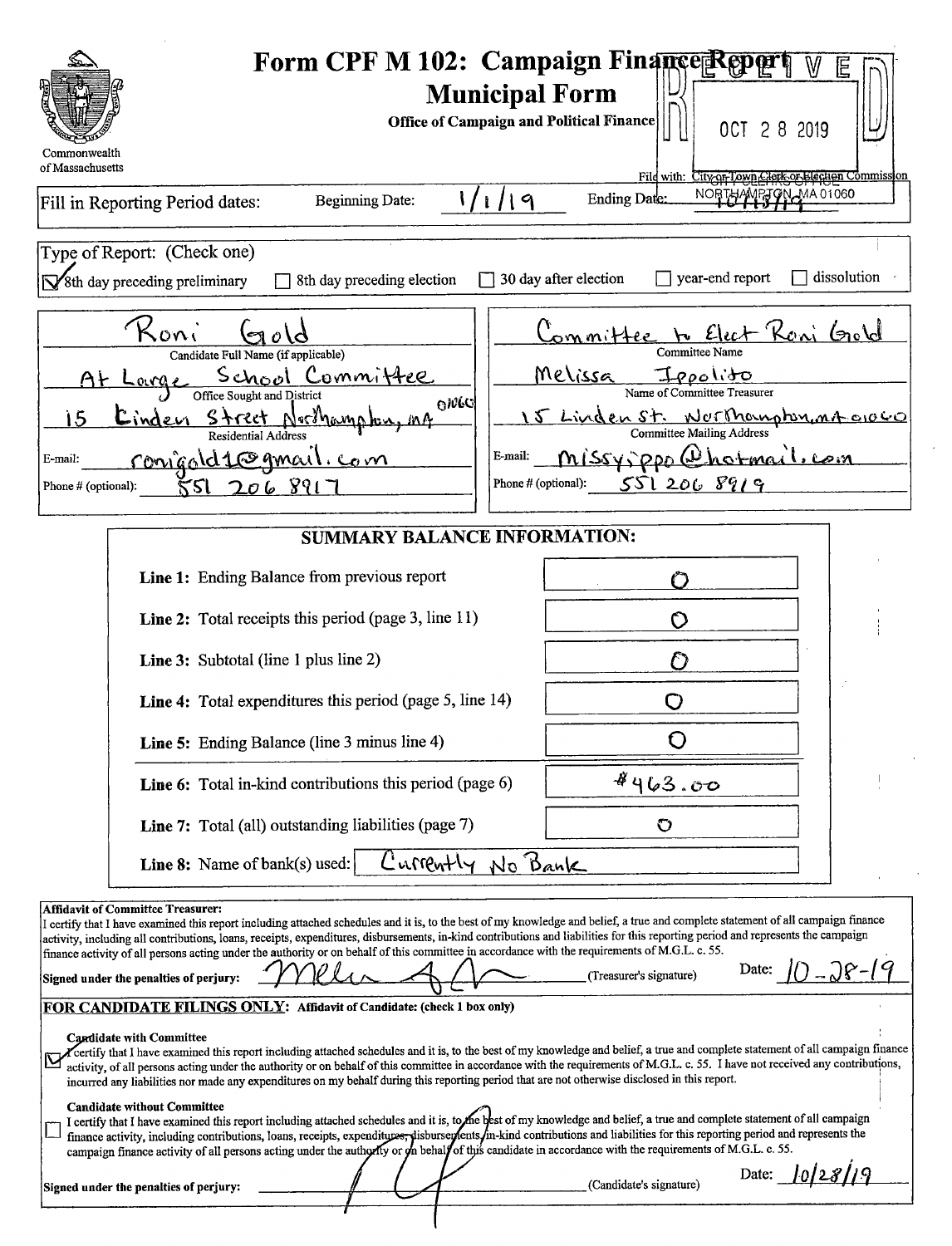## SCHEDULE A: RECEIPTS

M.G.L. c. 55 requires that the name and residential address be reported, in alphabetical order, for all receipts over \$50 in a calendar year. Committees must keep detailed accounts and records of all receipts, but need only itemize those receipts over \$50. In addition, the occupation and employer must be reported for all persons who contribute \$200 or more in a calendar year.

A" Schedule A: Receipts" attachment is available to complete, print and attach to this report, if additional pages are required to report all receipts. Please include your committee name and a page number on each page.)

| ---<br><b>Date Received</b>                                | r o<br><b>Name and Residential Address</b><br>(alphabetical listing required) | Amount | $\cdots$<br><b>Occupation &amp; Employer</b><br>(for contributions of \$200 or more) |
|------------------------------------------------------------|-------------------------------------------------------------------------------|--------|--------------------------------------------------------------------------------------|
|                                                            |                                                                               |        |                                                                                      |
|                                                            |                                                                               |        |                                                                                      |
|                                                            |                                                                               |        |                                                                                      |
|                                                            |                                                                               |        |                                                                                      |
|                                                            |                                                                               |        |                                                                                      |
|                                                            |                                                                               |        |                                                                                      |
|                                                            |                                                                               |        |                                                                                      |
|                                                            |                                                                               |        |                                                                                      |
|                                                            |                                                                               |        |                                                                                      |
|                                                            |                                                                               |        |                                                                                      |
|                                                            |                                                                               |        |                                                                                      |
|                                                            |                                                                               |        |                                                                                      |
|                                                            |                                                                               |        |                                                                                      |
|                                                            |                                                                               |        |                                                                                      |
|                                                            |                                                                               |        |                                                                                      |
|                                                            |                                                                               |        |                                                                                      |
|                                                            |                                                                               |        |                                                                                      |
|                                                            |                                                                               |        |                                                                                      |
|                                                            |                                                                               |        |                                                                                      |
|                                                            |                                                                               |        |                                                                                      |
|                                                            |                                                                               |        |                                                                                      |
|                                                            |                                                                               |        |                                                                                      |
|                                                            |                                                                               |        |                                                                                      |
|                                                            |                                                                               |        |                                                                                      |
| Line 9: Total Receipts over \$50 (or listed above)         |                                                                               |        |                                                                                      |
| Line 10: Total Receipts \$50 and under* (not listed above) |                                                                               |        |                                                                                      |
|                                                            | Line 11: TOTAL RECEIPTS IN THE PERIOD                                         |        | Enter on page 1, line 2<br>$\leftarrow$                                              |

<sup>\*</sup> If you have itemized receipts of \$50 and under, include them in line 9. Line 10 should include only those receipts not itemized above.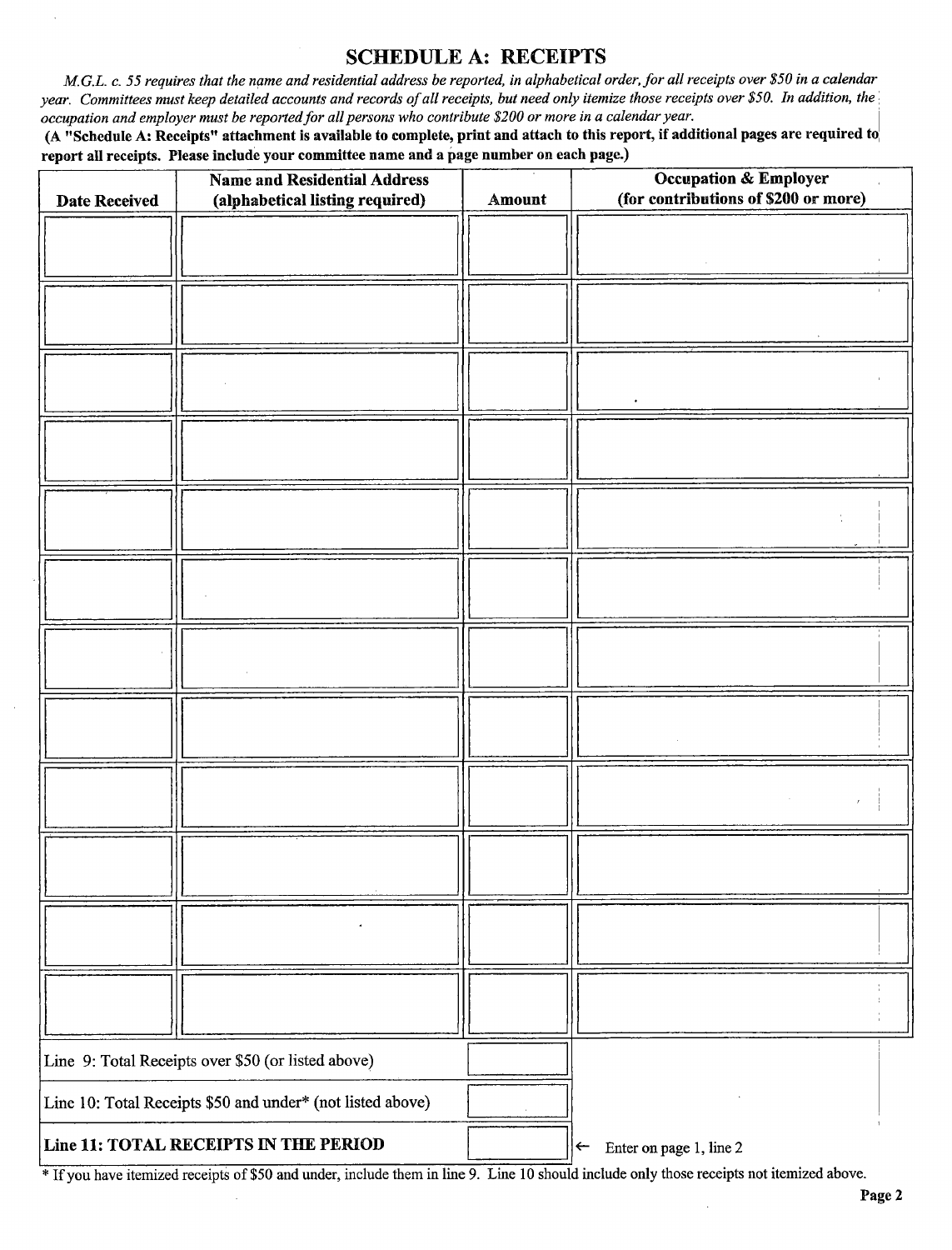### SCHEDULE A: RECEIPTS (continued)

| <b>Date Received</b>                                       | <b>Name and Residential Address</b><br>(alphabetical listing required)<br>Amount |           | <b>Occupation &amp; Employer</b><br>(for contributions of \$200 or more) |  |
|------------------------------------------------------------|----------------------------------------------------------------------------------|-----------|--------------------------------------------------------------------------|--|
|                                                            |                                                                                  |           |                                                                          |  |
|                                                            |                                                                                  |           |                                                                          |  |
|                                                            |                                                                                  |           |                                                                          |  |
|                                                            |                                                                                  |           |                                                                          |  |
|                                                            |                                                                                  |           |                                                                          |  |
|                                                            |                                                                                  |           |                                                                          |  |
|                                                            |                                                                                  |           |                                                                          |  |
|                                                            |                                                                                  |           |                                                                          |  |
|                                                            |                                                                                  |           |                                                                          |  |
|                                                            |                                                                                  |           |                                                                          |  |
|                                                            |                                                                                  |           |                                                                          |  |
|                                                            |                                                                                  |           |                                                                          |  |
|                                                            |                                                                                  |           |                                                                          |  |
|                                                            |                                                                                  |           |                                                                          |  |
|                                                            |                                                                                  |           |                                                                          |  |
|                                                            |                                                                                  |           |                                                                          |  |
|                                                            |                                                                                  |           |                                                                          |  |
|                                                            |                                                                                  |           |                                                                          |  |
|                                                            |                                                                                  |           |                                                                          |  |
|                                                            |                                                                                  |           |                                                                          |  |
|                                                            |                                                                                  |           |                                                                          |  |
|                                                            |                                                                                  |           |                                                                          |  |
|                                                            |                                                                                  |           |                                                                          |  |
| Line 9: Total Receipts over \$50 (or listed above)         |                                                                                  |           |                                                                          |  |
| Line 10: Total Receipts \$50 and under* (not listed above) |                                                                                  |           |                                                                          |  |
|                                                            | Line 11: TOTAL RECEIPTS IN THE PERIOD                                            | $\bigcap$ | Enter on page 1, line 2<br>$\leftarrow$                                  |  |

If you have itemized receipts of \$50 and under, include them in line 9. Line 10 should include only those receipts not itemized above.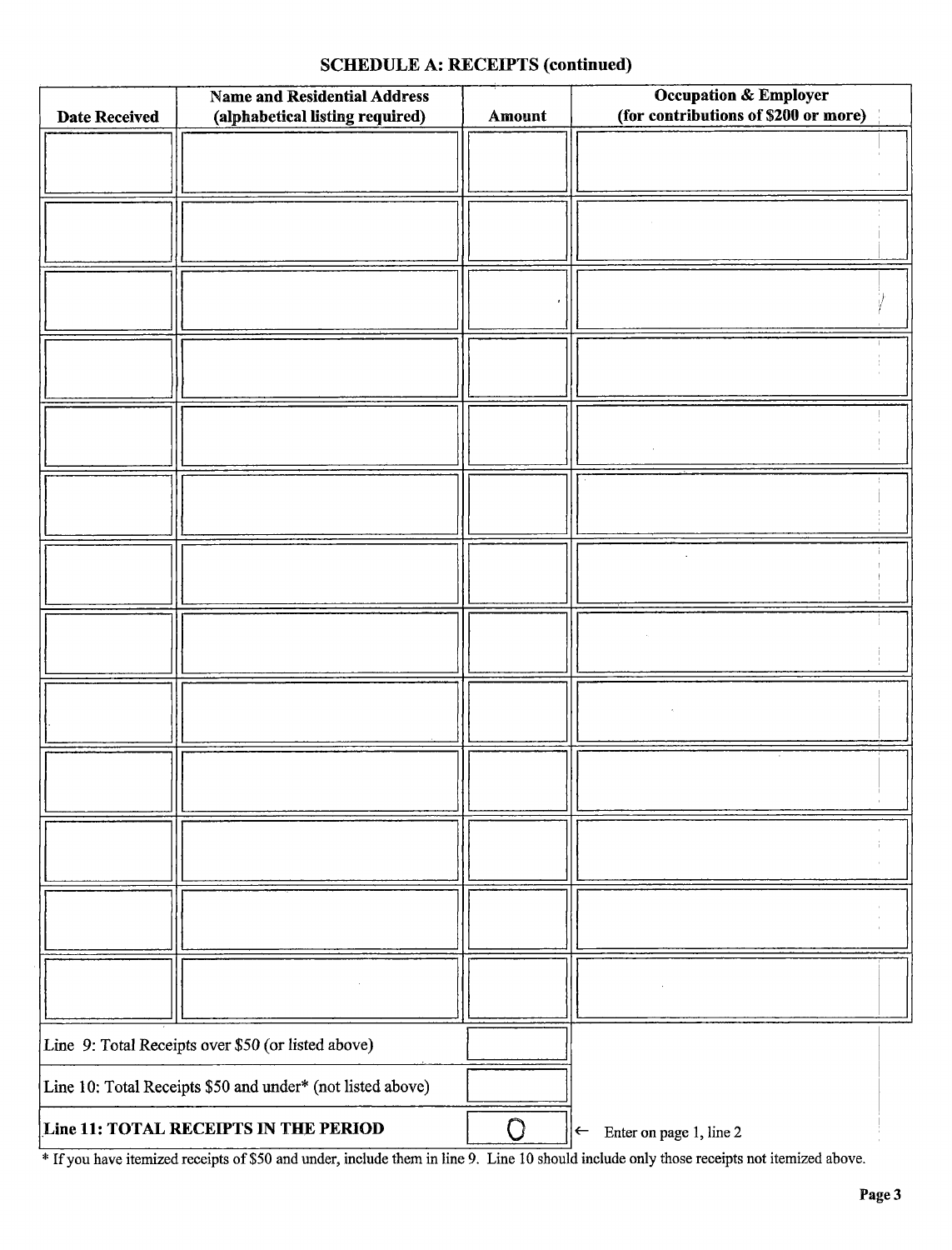#### SCHEDULE B: EXPENDITURES

M.G.L. c. 55 requires committees to list, in alphabetical order, all expenditures over\$ 50 in <sup>a</sup> reporting period. Committees must keep detailed accounts and records of all expenditures, but need only itemize those over \$50. Expenditures \$50 and under may be added together, from committee records, and reported on line 13.

A" Schedule B: Expenditures" attachment is available to complete, print and attach to this report, if additional pages are required to report all expenditures. Please include your committee name and a page number on each page.)

|                                                                                 | To Whom Paid           |                                                                |                               |        |
|---------------------------------------------------------------------------------|------------------------|----------------------------------------------------------------|-------------------------------|--------|
| <b>Date Paid</b>                                                                | (alphabetical listing) | <b>Address</b>                                                 | <b>Purpose of Expenditure</b> | Amount |
|                                                                                 |                        |                                                                |                               |        |
|                                                                                 |                        |                                                                |                               |        |
|                                                                                 |                        |                                                                |                               |        |
|                                                                                 |                        |                                                                |                               |        |
|                                                                                 |                        |                                                                |                               |        |
|                                                                                 |                        |                                                                |                               |        |
|                                                                                 |                        |                                                                |                               |        |
|                                                                                 |                        |                                                                |                               |        |
|                                                                                 |                        |                                                                |                               |        |
|                                                                                 |                        |                                                                |                               |        |
|                                                                                 |                        |                                                                |                               |        |
|                                                                                 |                        |                                                                |                               |        |
|                                                                                 |                        |                                                                |                               |        |
|                                                                                 |                        |                                                                |                               |        |
|                                                                                 |                        |                                                                |                               |        |
|                                                                                 |                        |                                                                |                               |        |
|                                                                                 |                        |                                                                |                               |        |
|                                                                                 |                        |                                                                |                               |        |
|                                                                                 |                        |                                                                |                               |        |
|                                                                                 |                        |                                                                |                               |        |
|                                                                                 |                        |                                                                |                               |        |
|                                                                                 |                        |                                                                |                               |        |
|                                                                                 |                        |                                                                |                               |        |
|                                                                                 |                        |                                                                |                               |        |
|                                                                                 |                        |                                                                |                               |        |
|                                                                                 |                        |                                                                |                               |        |
|                                                                                 |                        |                                                                |                               |        |
|                                                                                 |                        |                                                                |                               |        |
|                                                                                 |                        |                                                                |                               |        |
|                                                                                 |                        |                                                                |                               |        |
|                                                                                 |                        |                                                                |                               |        |
|                                                                                 |                        |                                                                |                               |        |
| Line 12: Total Expenditures over \$50 (or listed above)                         |                        |                                                                |                               |        |
|                                                                                 |                        | Line 13: Total Expenditures \$50 and under* (not listed above) |                               |        |
| Enter on page 1, line $4 \rightarrow$ Line 14: TOTAL EXPENDITURES IN THE PERIOD |                        |                                                                |                               |        |

Ifyou have itemized expenditures of\$ <sup>50</sup> and under, include them in line 12. Line <sup>13</sup> should include only those expenditures not itemized above. **Page 4** and the set of the set of the set of the set of the set of the set of the set of the set of the set of the set of the set of the set of the set of the set of the set of the set of the set of the set of the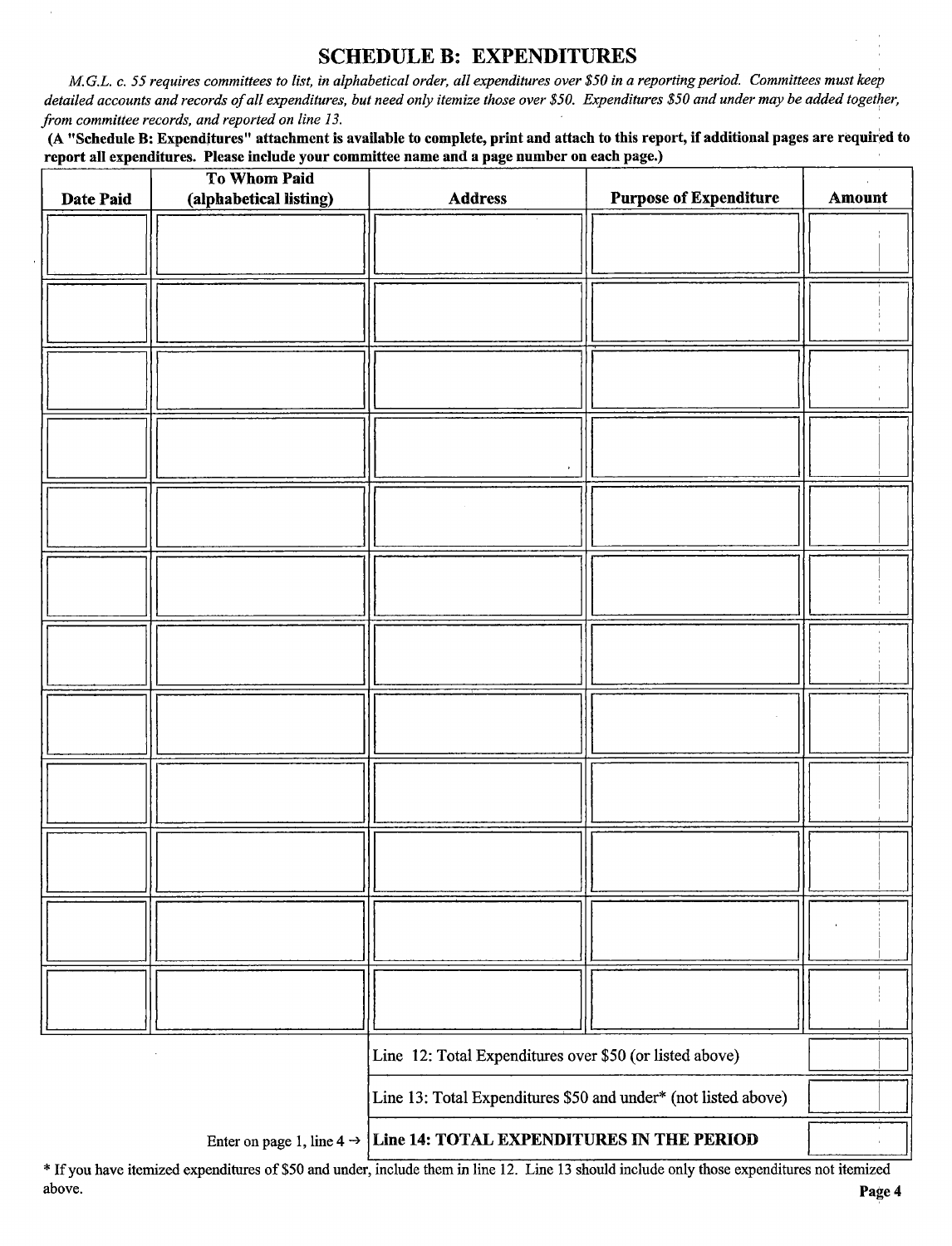# SCHEDULE B: EXPENDITURES (continued)

| Date Paid                                                                       | To Whom Paid<br>(alphabetical listing) | <b>Address</b>                                    | <b>Purpose of Expenditure</b> | Amount      |
|---------------------------------------------------------------------------------|----------------------------------------|---------------------------------------------------|-------------------------------|-------------|
|                                                                                 |                                        |                                                   |                               |             |
|                                                                                 |                                        |                                                   |                               |             |
|                                                                                 |                                        |                                                   |                               |             |
|                                                                                 |                                        |                                                   |                               |             |
|                                                                                 |                                        |                                                   |                               |             |
|                                                                                 |                                        |                                                   |                               |             |
|                                                                                 |                                        |                                                   |                               |             |
|                                                                                 |                                        |                                                   |                               |             |
|                                                                                 |                                        |                                                   |                               |             |
|                                                                                 |                                        |                                                   |                               |             |
|                                                                                 |                                        |                                                   |                               |             |
|                                                                                 |                                        |                                                   |                               |             |
|                                                                                 |                                        |                                                   |                               |             |
|                                                                                 |                                        |                                                   |                               |             |
|                                                                                 |                                        |                                                   |                               |             |
|                                                                                 |                                        |                                                   |                               |             |
|                                                                                 |                                        |                                                   |                               |             |
|                                                                                 |                                        |                                                   |                               |             |
|                                                                                 |                                        |                                                   |                               |             |
|                                                                                 |                                        |                                                   |                               |             |
|                                                                                 |                                        |                                                   |                               |             |
|                                                                                 |                                        |                                                   |                               |             |
|                                                                                 |                                        | Line 12: Expenditures over \$50 (or listed above) |                               | Ō           |
| Line 13: Expenditures \$50 and under* (not listed above)                        |                                        |                                                   | $\overline{O}$                |             |
| Enter on page 1, line $4 \rightarrow$ Line 14: TOTAL EXPENDITURES IN THE PERIOD |                                        |                                                   |                               | $\mathbf O$ |

If you have itemized expenditures of \$50 and under, include them in line 12. Line 13 should include only those expenditures not itemized above.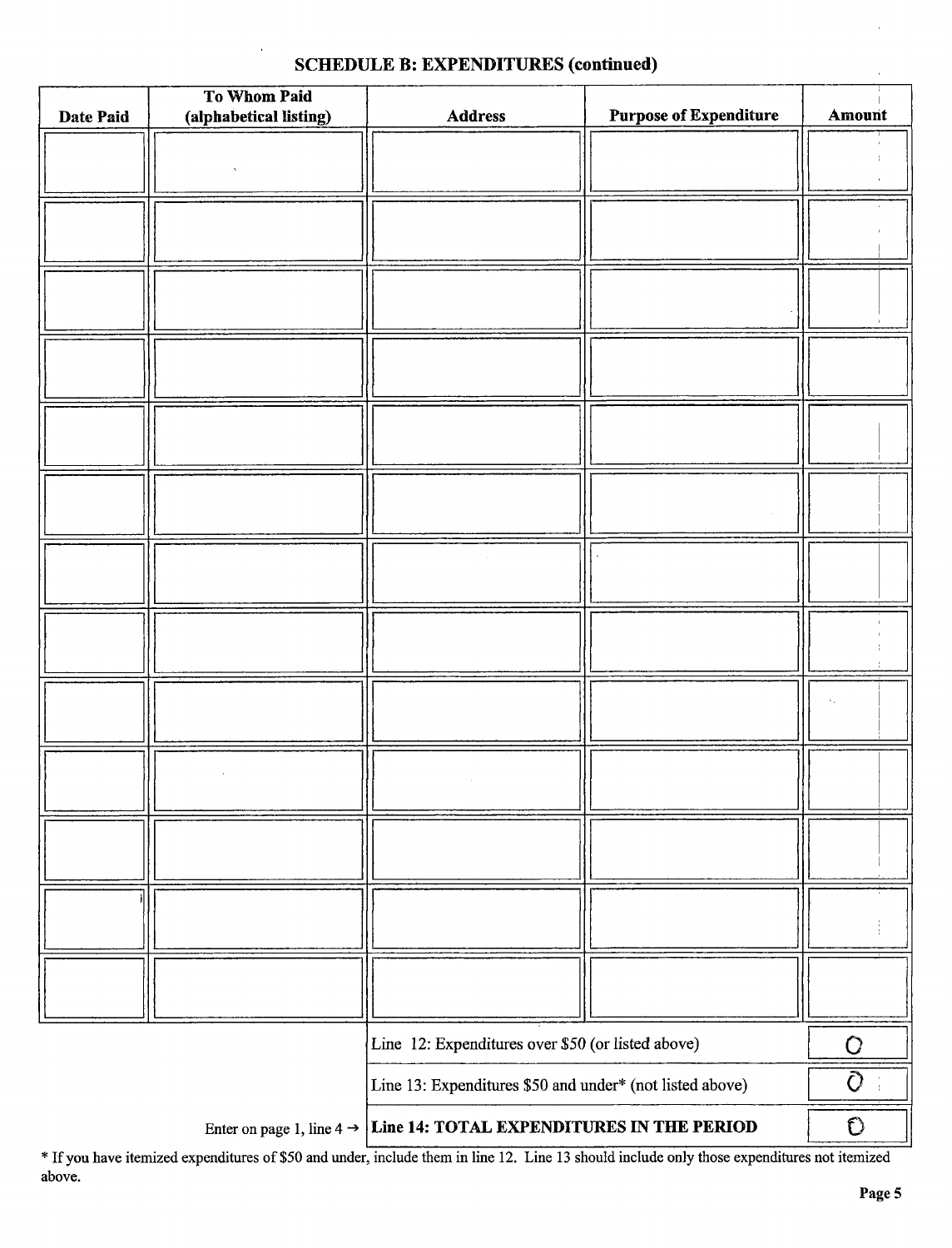## SCHEDULE C: "IN-KIND" CONTRIBUTIONS

Please itemize contributors who have made in-kind contributions of more than \$50. In-kind contributions \$50 and under may be added together from the committee's records and included in line 16 on page 1.

| <b>Date Received</b> | From Whom Received*                                       | <b>Residential Address</b>                                       | <b>Description of Contribution</b>                                                                                                                                                                                                                                                                                       | Value                 |
|----------------------|-----------------------------------------------------------|------------------------------------------------------------------|--------------------------------------------------------------------------------------------------------------------------------------------------------------------------------------------------------------------------------------------------------------------------------------------------------------------------|-----------------------|
| 0/6 19               | Johathan Brody<br>Clinical Social worker<br>self Employed | 59 williams street   <br>Northampton, mot oroso / Business Cards | $\frac{D_{22}}{L_{23}}$ $\frac{1}{2}$ $\frac{1}{2}$ $\frac{1}{2}$ $\frac{1}{2}$ $\frac{1}{2}$ $\frac{1}{2}$ $\frac{1}{2}$ $\frac{1}{2}$ $\frac{1}{2}$ $\frac{1}{2}$ $\frac{1}{2}$ $\frac{1}{2}$ $\frac{1}{2}$ $\frac{1}{2}$ $\frac{1}{2}$ $\frac{1}{2}$ $\frac{1}{2}$ $\frac{1}{2}$ $\frac{1}{2}$ $\frac{1}{2}$ $\frac{$ |                       |
|                      |                                                           |                                                                  |                                                                                                                                                                                                                                                                                                                          |                       |
|                      |                                                           |                                                                  |                                                                                                                                                                                                                                                                                                                          |                       |
|                      |                                                           |                                                                  |                                                                                                                                                                                                                                                                                                                          |                       |
|                      |                                                           |                                                                  |                                                                                                                                                                                                                                                                                                                          |                       |
|                      |                                                           |                                                                  |                                                                                                                                                                                                                                                                                                                          |                       |
|                      |                                                           |                                                                  |                                                                                                                                                                                                                                                                                                                          |                       |
|                      |                                                           |                                                                  |                                                                                                                                                                                                                                                                                                                          |                       |
|                      |                                                           |                                                                  |                                                                                                                                                                                                                                                                                                                          |                       |
|                      |                                                           |                                                                  |                                                                                                                                                                                                                                                                                                                          |                       |
|                      |                                                           |                                                                  |                                                                                                                                                                                                                                                                                                                          |                       |
|                      |                                                           |                                                                  |                                                                                                                                                                                                                                                                                                                          |                       |
|                      |                                                           | Line 15: In-Kind Contributions over \$50 (or listed above)       |                                                                                                                                                                                                                                                                                                                          | 46300/100             |
|                      |                                                           | Line 16: In-Kind Contributions \$50 & under (not listed above)   |                                                                                                                                                                                                                                                                                                                          |                       |
|                      | Enter on page 1, line 6 $\rightarrow$                     | Line 17: TOTAL IN-KIND CONTRIBUTIONS                             |                                                                                                                                                                                                                                                                                                                          | $ a_{163} - a_{160} $ |

If an in-kind contribution is received from <sup>a</sup> person who contributes more than\$ <sup>50</sup> in <sup>a</sup> calendar year, you must report the name and address of the contributor; in addition, if the contribution is \$200 or more, you must also report the contributor's occupation and employer.

 $\sim$